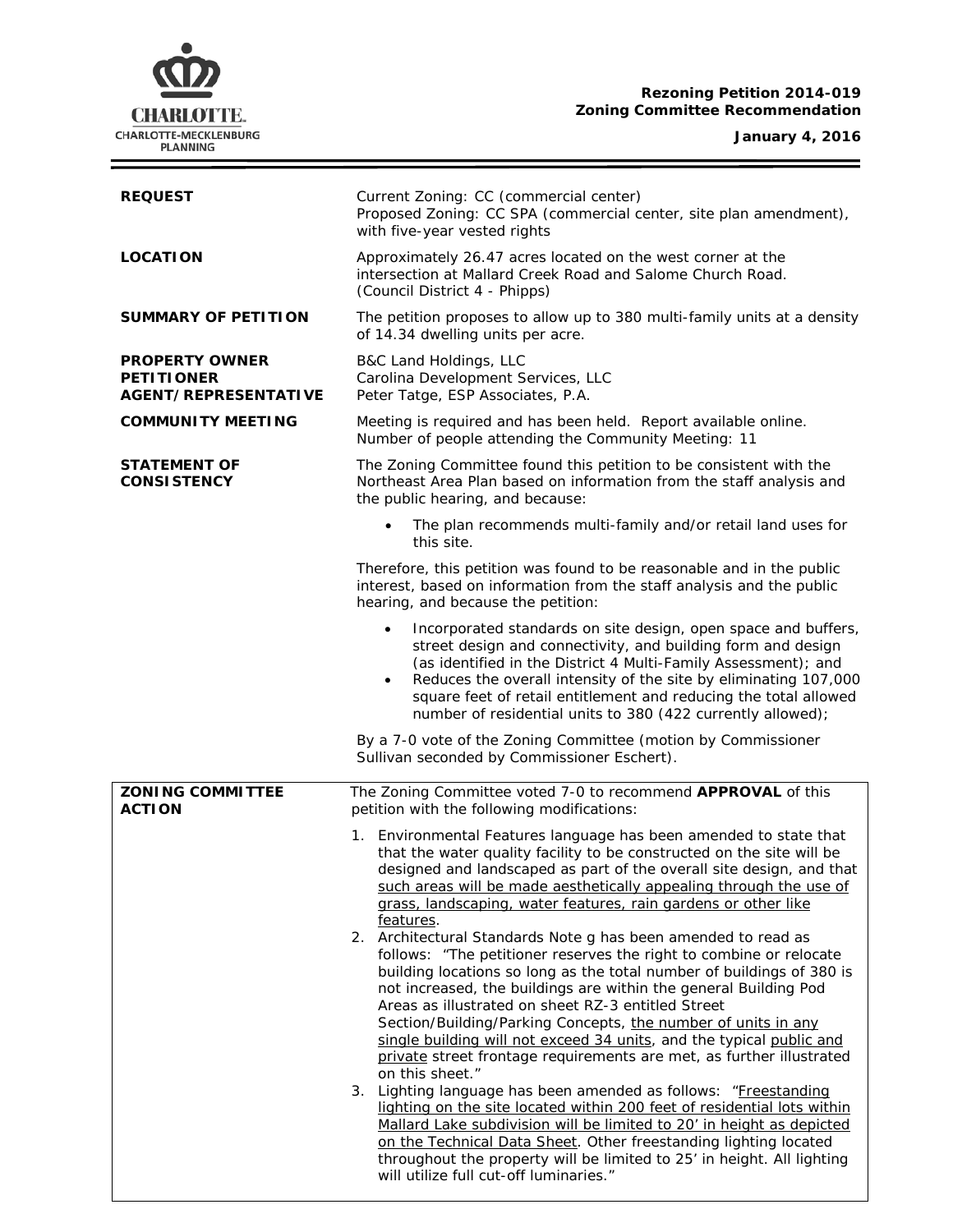|                                              | 4. The Petitioner has agreed to dedicate in fee simple to NCDOT a<br>minimum of 50 feet right of way, measured from the existing<br>centerline of Salome Church Road along the site's frontage for the<br>future expansion of Salome Church Road and to install the required<br>curb and gutter at its future location.<br>5. References to the CC Area Plan have been removed from the site |
|----------------------------------------------|----------------------------------------------------------------------------------------------------------------------------------------------------------------------------------------------------------------------------------------------------------------------------------------------------------------------------------------------------------------------------------------------|
|                                              | plan.<br>6. Note e under Streetscape Landscaping, Buffers, and Setbacks has<br>been revised to state: "With the exception to the 75' buffer<br>adjacent to the Mallard Lake Subdivision, the petitioner may reduce<br>the width of any required buffers by 255 with the installation of a 6'<br>foot high fence or berm with required landscaping as specified in                            |
|                                              | Section 12.302(b)."<br>7. Revised site plan to note that tree preservation areas will be a<br>minimum of 30 feet in width.<br>Modified vignette 3. Typical Open Space/Building Relationship with<br>8.<br>respect to building locations and treatment of open space and<br>pathways.<br>9. A note has been added that the buildings will have the same "front"<br>and "rear" elevations.     |
| <b>VOTE</b>                                  | Motion/Second:<br>Wiggins/Eschert<br>Dodson, Eschert, Labovitz, Lathrop, Majeed, Sullivan<br>Yeas:<br>and Wiggins.<br>None<br>Nays:<br>Absent:<br>None<br>Recused:<br>None                                                                                                                                                                                                                   |
| <b>ZONING COMMITTEE</b><br><b>DISCUSSION</b> | Staff presented this item to the Zoning Committee, noting all items had<br>been addressed. There was no discussion of this request.                                                                                                                                                                                                                                                          |
| <b>STAFF OPINION</b>                         | Staff agrees with the recommendation of the Zoning Committee.                                                                                                                                                                                                                                                                                                                                |

# **FINAL STAFF ANALYSIS**

## **(Pre-Hearing Analysis online at [www.rezoning.org\)](http://www.rezoning.org/)**

## **PLANNING STAFF REVIEW**

- **Background** 
	- In June 2011, Council requested an assessment of multi-family development within Council District 4 in response to a recent increase in multi-family development activity in this district. Staff completed a report in April 2013 that summarized the amount of existing multi-family development, future projections and market demand for multi-family residential development in District 4.
	- At their May 2013 dinner briefing, Council directed staff to move forward with the recommendations within the report, including corrective rezonings of selected parcels.
	- The subject rezoning site was one of the properties selected for a corrective rezoning to implement the Council District 4 Multi-family Assessment due to the site's lack of updated community design guidelines associated with the conditional rezoning plan for the property.
	- This petition was originally a staff-initiated (conventional) request to rezone the site from CC (commercial center) to R-4 (single family residential), to allow all uses in the R-4 (single family residential) district.
	- The City Council held a public hearing on this conventional request at its February 17, 2014 meeting. The Zoning Committee recommendation was deferred several times to allow additional time for the property owner and staff to work together to develop a mutually acceptable conditional site plan with specific design guidelines.
	- To support this effort, the Planning Department hired a Charlotte-based design firm (DRG) to develop preliminary site plans using current development standards and regulations that have been implemented since the approval of rezoning petition 1999-33c. Staff held two design charrettes with the property owner and consultant, and met several times to work on site plan challenges and design guidelines.
	- Subsequently, the property owner decided to undertake a conditional rezoning for the subject property.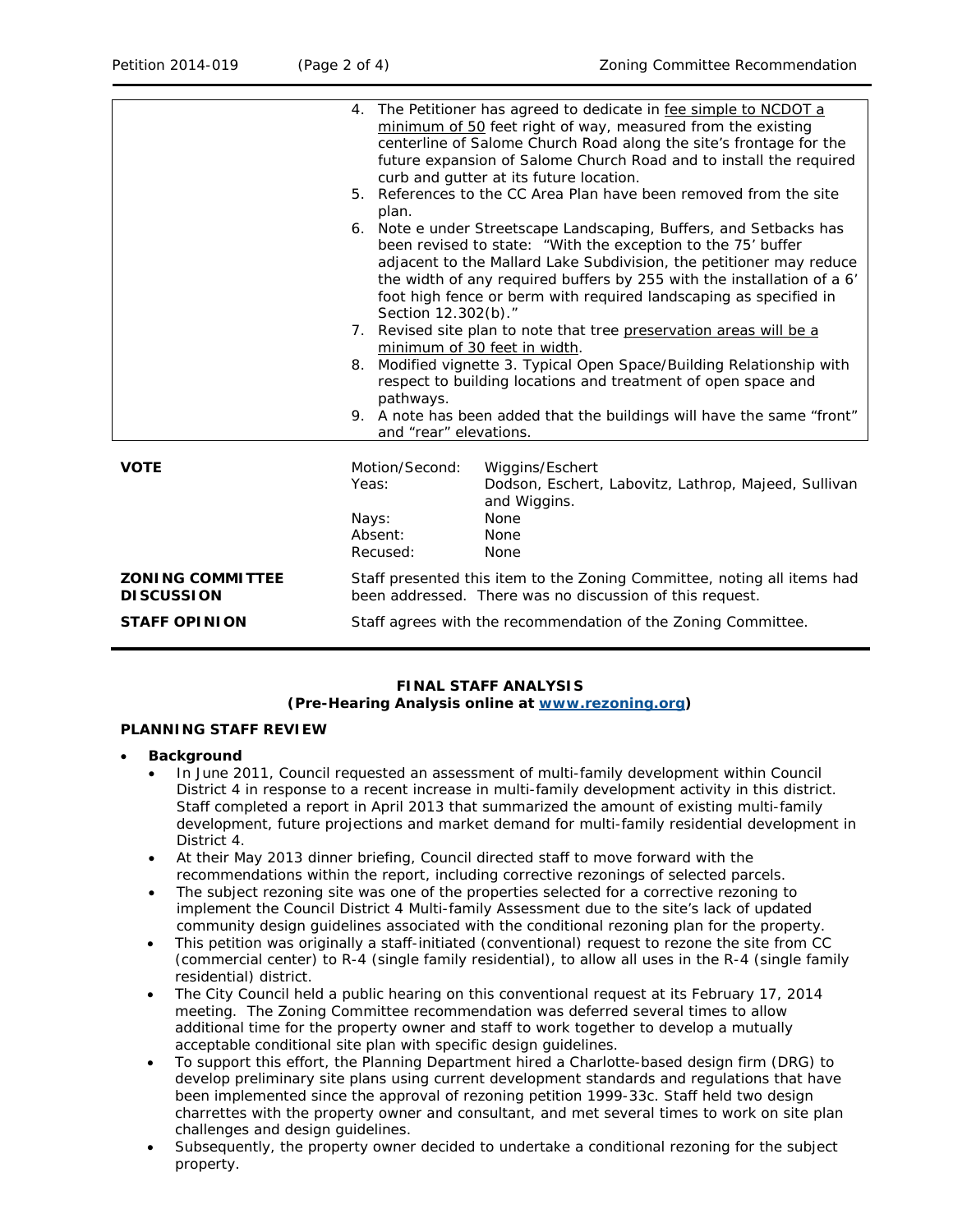- At the Zoning Committee's June 24, 2015 meeting, the committee recommended that the petition be returned to City Council for a new hearing to allow the conversion of the petition to a conditional rezoning as requested by the property owner.
- At its meeting of July 20, 2015, the City Council approved a new public hearing for the subject petition.

## • **Proposed Request Details**

The site plan amendment contains the following changes:

- Up to 380 multi-family residential units at a density of approximately 14.33 dwelling units per acre (42 fewer units than 422 allowed under approved petition 1999-33c which currently governs the site), with five-year vested rights. Proposed development areas are identified on site plan as "Pods" A-D.
- Number of units in any single building not to exceed 34 units.
- Provides "building example."
- Maximum 55-foot building height (not to exceed three stories).
- Proposed extension of Porter Creek Road, connecting to Salome Church Road, which will serve as the primary street running through the proposed development.
- This street will have will have six-foot sidewalks, eight-foot planting strips, and on-street parking. Buildings will be set back 27 feet from this street.
- Dedication in fee simple to North Carolina Department of Transportation (NCDOT) a minimum of 50 feet of right-of-way, measured from the existing centerline of Salome Church Road along the site's frontage for the future expansion of Salome Church Road.
- A proposed private street network within the "Pods" connecting to the new internal public streets.
- Includes a series of concepts showing relationships between buildings, streets, courtyards, parking, and buffers.
- Provides street cross sections for public streets.
- Conceptual building elevations.
- Architectural standards identifying proposed treatments pertaining to building materials, roof pitch, building façade/articulation, and window arrangement.
- Proposed 50-foot and 75-foot buffers along property lines abutting existing single family residential homes to the south and west (Mallard Lake Subdivision). Any required buffers may be reduced by 25% with the installation of a six-foot high fence.
- Potential tree save areas identified. Tree preservation areas to be a minimum of 30 feet in width.
- Provides water quality areas that will be made aesthetically appealing through the use of grass, landscaping, water features, rain gardens or other like features.
- Freestanding lighting on the site located within 200 feet of residential lots within Mallard Lake subdivision will be limited to 20 feet in height.

## • **Public Plans and Policies**

• The petition is consistent with the *Northeast Area Plan* (2000), which recommends residential and retail land uses for this parcel. More specifically, the plan recommends that residential on the entire site rezoned in 1999, be developed at a density up to eight dwelling units per acre.

## • **TRANSPORTATION CONSIDERATIONS**

No issues.

**DEPARTMENT COMMENTS** (see full department reports online)

- **Charlotte Area Transit System:** No issues.
- **Charlotte Department of Neighborhood & Business Services:** No issues.
- **Charlotte-Mecklenburg Schools:** No issues.
- **Engineering and Property Management:** No issues.
- **Charlotte-Mecklenburg Storm Water Services:** No issues.
- **Charlotte Water:** No comments received.
- **Mecklenburg County Land Use and Environmental Services Agency:** No issues.
- **Mecklenburg County Parks and Recreation Department:** No comments received.
- **Charlotte Fire Department:** No comments received.